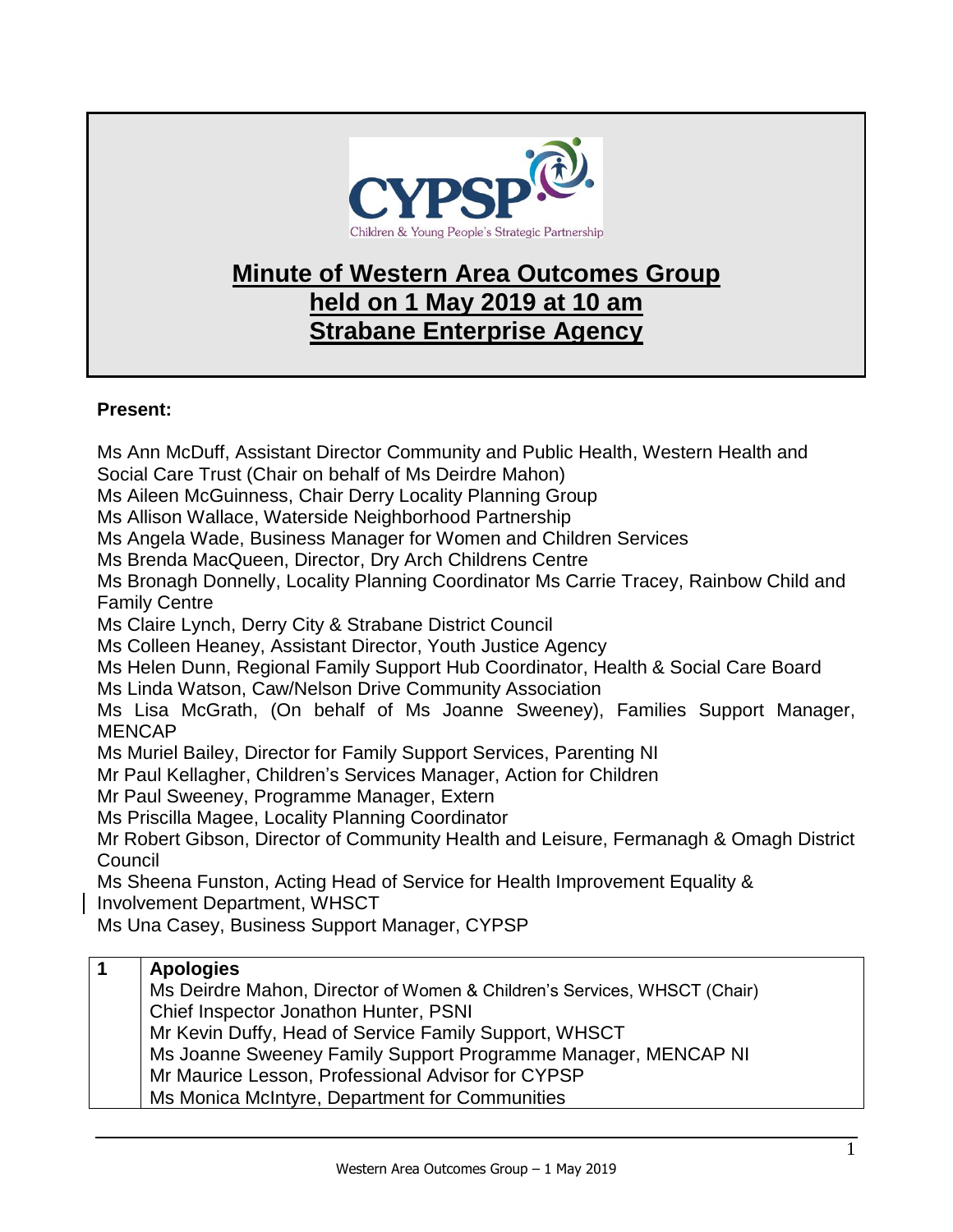|              | Ms Maura Mason, Western Childcare Partnership                                                                                                                                                                                                                                                                                                  |
|--------------|------------------------------------------------------------------------------------------------------------------------------------------------------------------------------------------------------------------------------------------------------------------------------------------------------------------------------------------------|
| $\mathbf{2}$ | Notes of Previous Meeting held on 27 February 2019<br>Approved.                                                                                                                                                                                                                                                                                |
| $\mathbf{3}$ | <b>Matters Arising</b>                                                                                                                                                                                                                                                                                                                         |
|              | The sub-group members for funding are, Una Casey, Claire Lynch, Colleen Heeney,<br>Bronagh Donnelly, Priscilla Magee, Monica McIntyre and Sheena Funston.                                                                                                                                                                                      |
|              | The Early Intervention updates agenda item will be added to future agendas when<br>necessary.                                                                                                                                                                                                                                                  |
|              | The launch of the future food inquiry report is available from CINI. Attached link<br>displays report https://foodfoundation.org.uk/the-childrens-future-food-inquiry-final-<br>report-is-here/                                                                                                                                                |
|              | Members agreed that similar programmes to Cook It! should be available. Ms<br>Sheena Funston mentioned the difficulty of encouraging parents to attend cookery<br>skill classes.                                                                                                                                                               |
|              | 450 young people benefitted from the WAOG funded Holiday Hunger funding in<br>summer 2018. It was noted that CiNI's Holiday Hunger projects have some<br>sponsorship from private businesses and it was suggested that this could be an<br>avenue worth investigating.                                                                         |
|              | Mr Paul Kellagher highlighted that there are food poverty issues within the Care<br>Leavers group often caused by the lack of cooking and budgeting skills. Members<br>were asked to explore possible projects which would benefit the Care Leavers group.                                                                                     |
| 4            | Update from Locality Planning Groups attached (Ms Donnelly and Ms Magee to<br>report)                                                                                                                                                                                                                                                          |
|              | Ms Donnelly and Ms Magee referred to attached papers.                                                                                                                                                                                                                                                                                          |
|              | Reduced timetables are increasingly prevalent. Three High schools in Derry are<br>exploring reduced timetables and looking at resilience and mental health.                                                                                                                                                                                    |
|              | It was agreed that the Resilience film should be viewed at SMT and CMT meetings to<br>raise Trauma-_Awareness across the Trust.                                                                                                                                                                                                                |
|              | An issue was raised in relation to Ethnic Minority Families in the rural areas of<br>Fermanagh and the process for assessing the needs of this client group as well as<br>how these needs would be met. Mr Kevin Duffy previously represented the Trust on a<br>group that looked at this and Ms Wade was asked to discuss this with Mr Duffy. |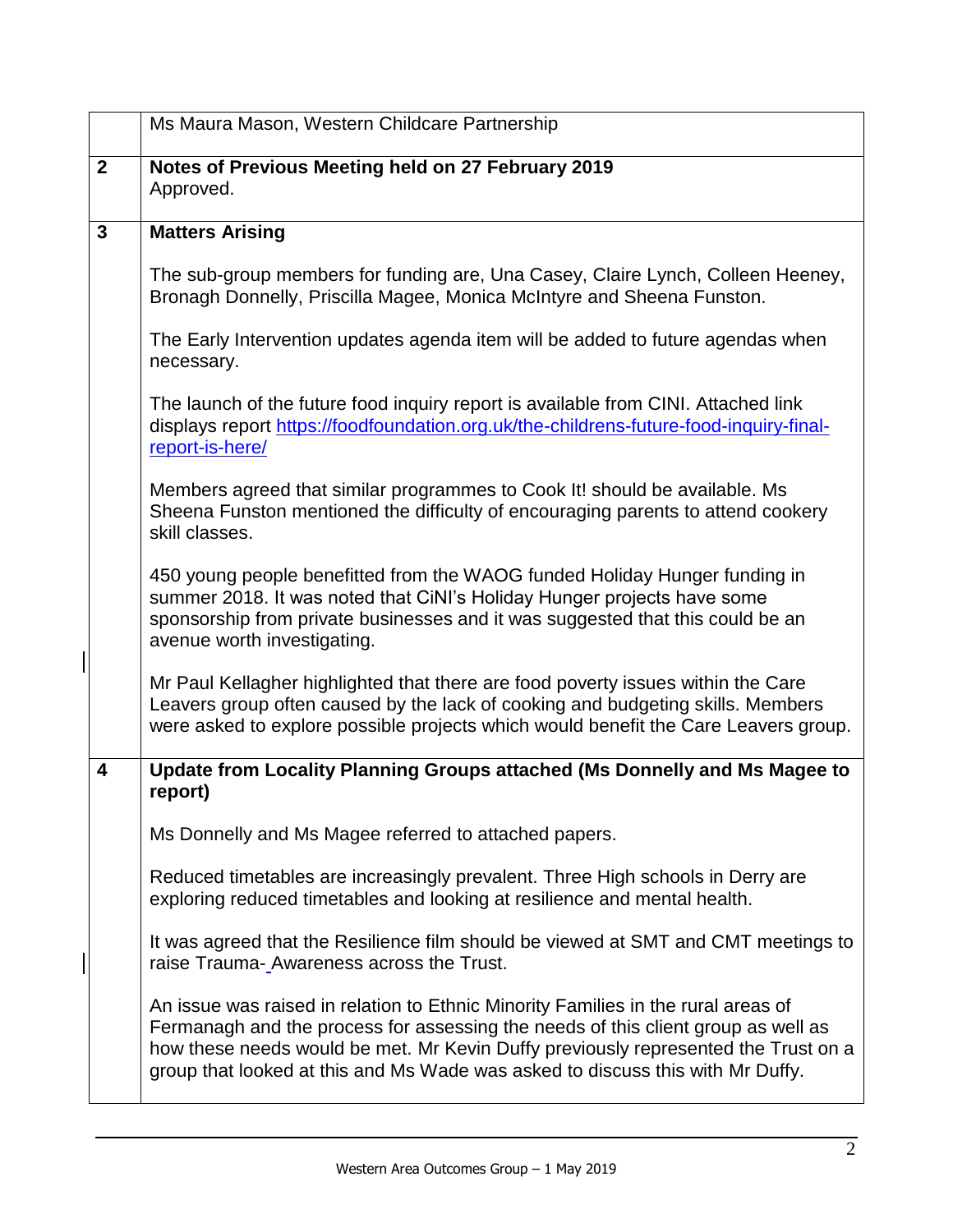| <b>Action:</b>                                                               |
|------------------------------------------------------------------------------|
| Mr Kevin Duffy to provide a brief on the current approach to Ethnic Minority |
| Families in the Trust area.                                                  |

Ms Donnelly reported on the waiting times within CAMHS and ASD services with a 38% increase of referrals into CAMHS. It was advised that Ms Sonia Montgomery is exploring a Health Promotion programme known as Fresh Little Minds. Ms Montgomery will focus on suicide prevention as many teachers feel they need appropriate training and support. Mr Paul Kellagher also thanked Ms Donnelly for highlighting the high demand and strain on CAMHS and ASD services, advising that Action for Children is carrying out additional work.

Ms Brenda MacQueen mentioned the pilot which explored Play Therapy which is a non-talking Therapy critical to our Younger Children who do not have the language or vocabulary to express feelings in traditional talking therapies.

This service was piloted with a small grant from the Western Area Outcomes Group and was offered to schools within the Borough of Limavady, particularly the rural hinterland, where the majority of referrals for "High Anxiety" "low mood" and more complex mental health concerns are emanating.

The service is a partnership with Parents, GP's, CAHMS, Schools and The Dry Arch Children's Centres and the pilot is currently being evaluated

Ms Magee reported that she attended a very informative seminar hosted by the Institute of Mental Health Sciences, Ulster University and NSPCC. The 'Transgenerational Trauma and Childhood Adversities: Understanding the Legacy of the Troubles and Approaches to Trauma Informed Care' reflected on the rates of mental illness and suicide in NI which are higher than in neighboring regions. The conference included evidence on the extent of childhood adversities in NI, and how it contributes to mental illness in adolescence and adulthood; Data on Childhood Adversities from the World Mental Health Survey in NI, and highlighted the need for interventions to address the impact of ACEs.

It was noted that additional funding from the Transformation Fund has been secured for the Family Support Hubs.

## **5 Dr Karen Treisman report**

Ms Casey referred to the attached feedback report.

Overall feedback from the Dr Karen Treisman was extremely positive. The next steps will involve follow up workshops and reaching training to wider groups. Ms McDuff asked for this to be shared amongst organisations to take forward.

Trauma-informed organisations will be put on the agenda for the next meeting for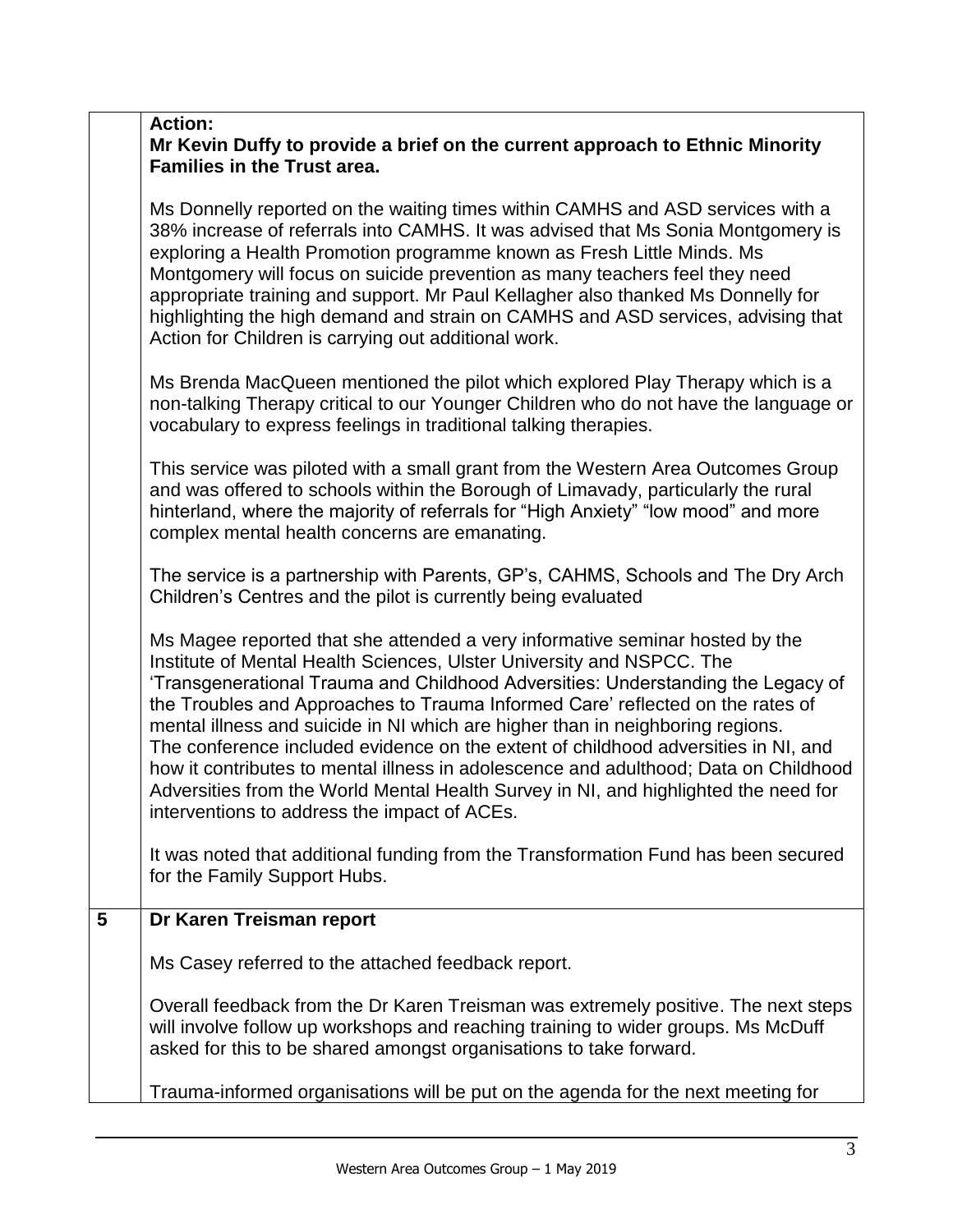|                         | further discussion.                                                                                                                                                                                                                                                                                                                                                                                                                                                           |
|-------------------------|-------------------------------------------------------------------------------------------------------------------------------------------------------------------------------------------------------------------------------------------------------------------------------------------------------------------------------------------------------------------------------------------------------------------------------------------------------------------------------|
|                         | Members to take note of the attached link-Resources for professionals SBNI paper.<br>https://www.safeguardingni.org/resources-professionals.                                                                                                                                                                                                                                                                                                                                  |
|                         | <b>Digital Parenting Support</b>                                                                                                                                                                                                                                                                                                                                                                                                                                              |
| 6                       | Mr Kellagher informed members that Action for Children ran a pilot on Digital<br>parenting support in England.                                                                                                                                                                                                                                                                                                                                                                |
|                         | Parental support was offered by Family support workers through online conversation.<br>The pilot was mainly focused on parents living in rural areas with children under 5<br>years old in relation to queries and concerns about their child's behaviour. The four<br>cases attached are parents who used the callback.<br>Mr Kellagher mentioned that the pilot was successful. The system was easy to use<br>while also effective and the system costs are relatively low. |
|                         | It was noted that CiNI are managing a parent helpline for the region called Parent<br>Line NI - this has a free phone number 0808 8020 400 and also offers online chat<br>support, therefore there is a need to be mindful of duplication.                                                                                                                                                                                                                                    |
| $\overline{\mathbf{r}}$ | Presentation - Derry City and Strabane District Council - Community Planning -<br><b>Children and Young People's Theme</b>                                                                                                                                                                                                                                                                                                                                                    |
|                         | Ms Claire Lynch and Ms Bronagh Donnelly delivered their presentation on<br>Community Planning - Children and Young Peoples Theme.                                                                                                                                                                                                                                                                                                                                             |
|                         | WAOG draft 3.pptx                                                                                                                                                                                                                                                                                                                                                                                                                                                             |
|                         | Refer to presentation slides and attached papers.                                                                                                                                                                                                                                                                                                                                                                                                                             |
|                         | Ms Donnelly welcomed everyone's thoughts regarding the Child Poverty Advocacy<br>Group. Dates for a workshop will be proposed.                                                                                                                                                                                                                                                                                                                                                |
|                         | <b>Actions:</b><br>Ms Lynch will circulate the progress reports that go to the Steering Group<br><b>Board and Youth 19.</b>                                                                                                                                                                                                                                                                                                                                                   |
|                         | Ms Funston and Ms McDuff agreed to have a discussion on Pioneering<br><b>Communities.</b>                                                                                                                                                                                                                                                                                                                                                                                     |
|                         | Ms Margaret Ferris and Dr Mary McDaid delivered their presentation on WHSCT<br><b>ASD services:</b>                                                                                                                                                                                                                                                                                                                                                                           |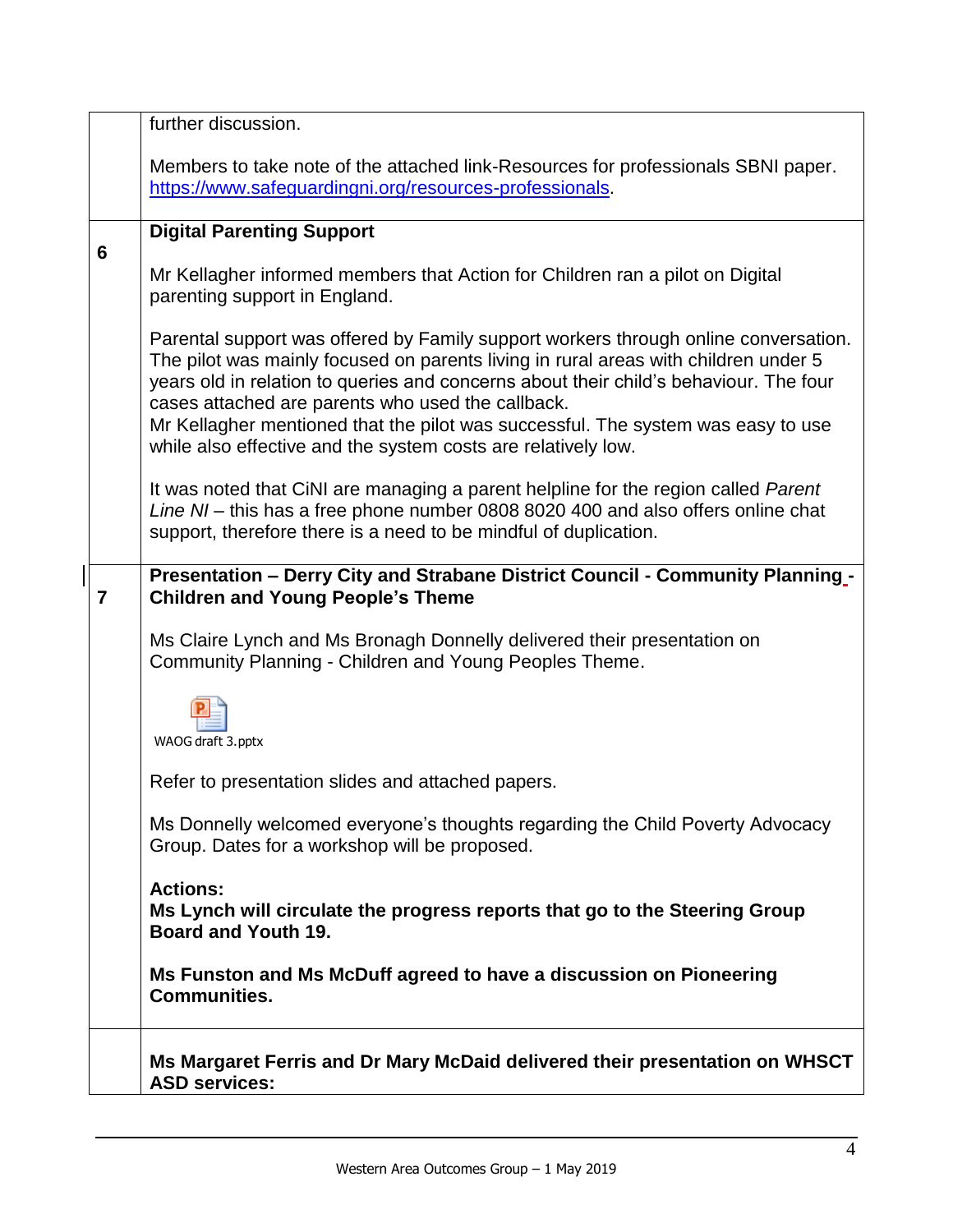|    | <b>WHSCT Children's</b><br>ASD WAOG 010519 F                                                                                                                                                                                                                                                                                                                                                                                                                                                                                     |
|----|----------------------------------------------------------------------------------------------------------------------------------------------------------------------------------------------------------------------------------------------------------------------------------------------------------------------------------------------------------------------------------------------------------------------------------------------------------------------------------------------------------------------------------|
|    | Following the presentation, members discussed possible ways that could tackle the<br>waiting list within ASD services. Members discussed providing services that could<br>offer support to those parents waiting on a diagnosis for their child. Dr Mary McDaid<br>also mentioned enhancing connections with Statutory organisations. By gaining<br>knowledge into families, this would assist in the professional diagnosis. Mr Kellagher<br>added that this would prevent duplication of questions that are asked to families. |
|    | <b>Action:</b><br>Ms Funston agreed to put forward a meeting to consider Autism Speech and<br>Language training which would support Autism services. Circulation list will be<br>from the Western Area Outcomes group membership list.                                                                                                                                                                                                                                                                                           |
| 8  | <b>Safeguarding</b>                                                                                                                                                                                                                                                                                                                                                                                                                                                                                                              |
|    | Mr Kellagher reported on the number of services lost due to the closure of Edges and<br>Breakthru and the pressure experienced by the Family support Hubs.                                                                                                                                                                                                                                                                                                                                                                       |
|    | A discussion took place about the need for more social workers in rural areas, and<br>the possible needs for incentives to encourage new social workers to take up posts in<br>this area.                                                                                                                                                                                                                                                                                                                                        |
|    | Mr Kellagher mentioned the Signs of Safety training being delivered in the Statutory<br>sector and queried if this will be available to the Community/ Voluntary sector. Mr<br>Kellagher will discuss this with Ms Deirdre Mahon.                                                                                                                                                                                                                                                                                                |
|    | <b>CYPSP Think family sub group/hidden harm</b>                                                                                                                                                                                                                                                                                                                                                                                                                                                                                  |
| 9  | No updates                                                                                                                                                                                                                                                                                                                                                                                                                                                                                                                       |
| 10 | <b>Any other Business</b>                                                                                                                                                                                                                                                                                                                                                                                                                                                                                                        |
|    | Ms Casey advised that Parenting NI funded by CYPSP has carried out a Regional<br>Parenting Survey and requested for it to be presented at the June Western Area<br>Outcomes Group meeting.                                                                                                                                                                                                                                                                                                                                       |
|    | Ms Brenda MacQueen mentioned the lack of funding from PHA for Health promoting<br>homes.                                                                                                                                                                                                                                                                                                                                                                                                                                         |
|    | <b>Action:</b><br>Ms MacQueen agreed to draft a letter of support for Ms Deirdre Mahon to                                                                                                                                                                                                                                                                                                                                                                                                                                        |